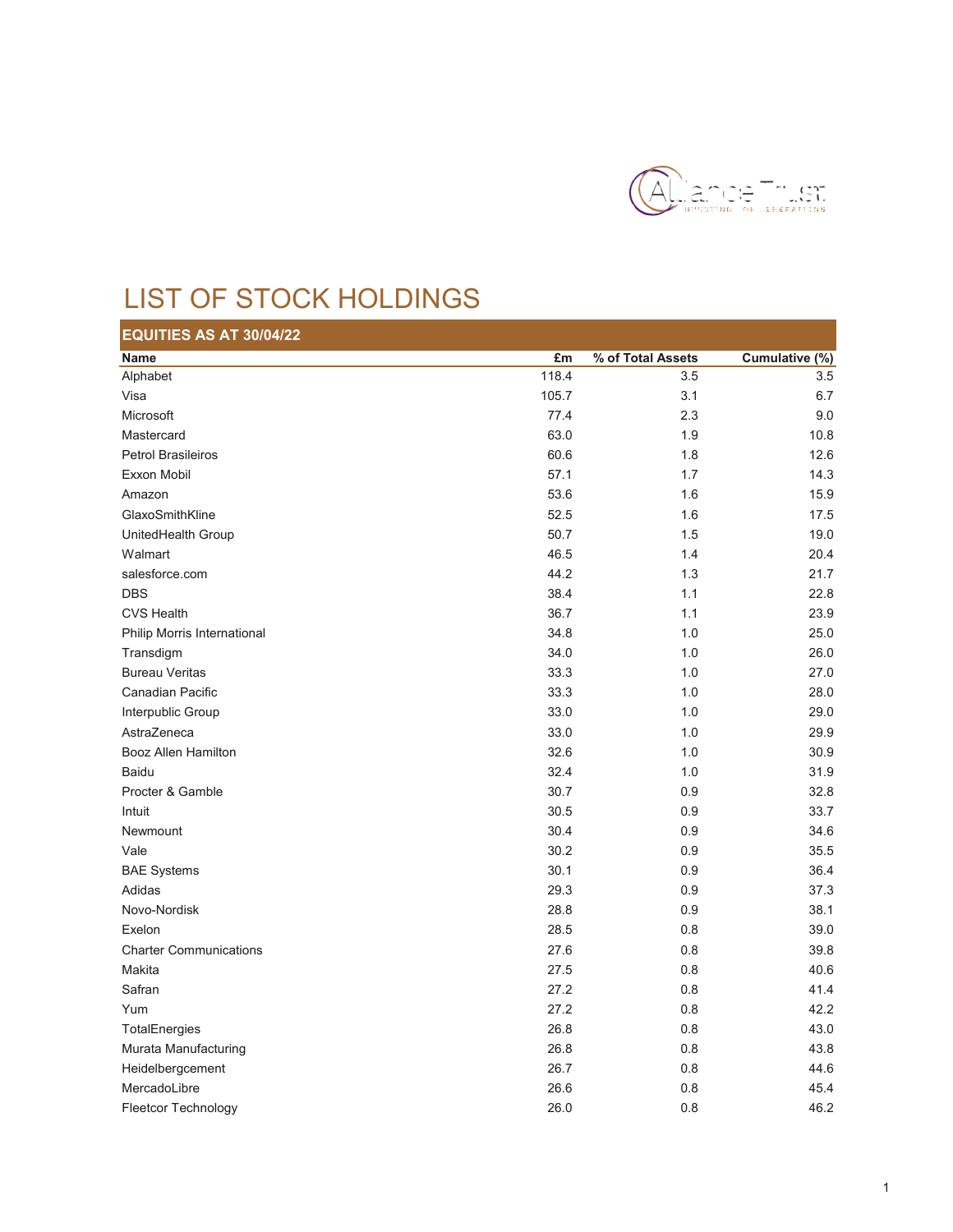| Vinci                              | 25.9 | 0.8     | 46.9 |
|------------------------------------|------|---------|------|
| Glencore                           | 25.8 | 0.8     | 47.7 |
| Unilever                           | 25.7 | 0.8     | 48.5 |
| <b>Texas Instruments</b>           | 25.6 | 0.8     | 49.2 |
| Fiserv                             | 25.3 | 0.8     | 50.0 |
| Facebook                           | 24.7 | 0.7     | 50.7 |
| <b>Booking Holdings</b>            | 24.3 | 0.7     | 51.5 |
| <b>Barrick Gold</b>                | 23.8 | 0.7     | 52.2 |
| Bayer                              | 23.7 | 0.7     | 52.9 |
| <b>BP</b>                          | 23.2 | 0.7     | 53.6 |
| News Corp                          | 23.1 | 0.7     | 54.2 |
| <b>Baxter International</b>        | 23.0 | 0.7     | 54.9 |
| Enbridge                           | 22.8 | 0.7     | 55.6 |
| Convatec Group                     | 22.7 | 0.7     | 56.3 |
| AIA                                | 22.3 | 0.7     | 56.9 |
| Amadeus IT                         | 22.1 | 0.7     | 57.6 |
| <b>Molson Coors</b>                | 22.1 | 0.7     | 58.3 |
| Danaher                            | 22.1 | 0.7     | 58.9 |
| Comcast                            | 21.9 | 0.7     | 59.6 |
| <b>KKR</b>                         | 21.3 | 0.6     | 60.2 |
| <b>H&amp;R Block</b>               | 21.3 | 0.6     | 60.8 |
| <b>HDFC Bank</b>                   | 21.2 | 0.6     | 61.5 |
| <b>British American Tobacco</b>    | 21.0 | 0.6     | 62.1 |
| The Cooper Companies               | 20.2 | 0.6     | 62.7 |
| <b>Standard Chartered</b>          | 20.2 | 0.6     | 63.3 |
| <b>WPP</b>                         | 20.1 | 0.6     | 63.9 |
| <b>DKSH Holding</b>                | 20.0 | 0.6     | 64.5 |
| Ameriprise Financial               | 19.8 | 0.6     | 65.1 |
| Hargreaves Lansdown                | 19.7 | 0.6     | 65.7 |
| <b>Imperial Brands</b>             | 19.6 | 0.6     | 66.2 |
| <b>United Rentals</b>              | 19.6 | 0.6     | 66.8 |
| Recruit Holdings                   | 19.4 | 0.6     | 67.4 |
| <b>State Street</b>                | 19.4 | 0.6     | 68.0 |
| Autodesk                           | 18.8 | 0.6     | 68.5 |
| Schneider Electric                 | 18.6 | 0.6     | 69.1 |
| Dell Technologies                  | 18.6 | $0.6\,$ | 69.6 |
| <b>Broadcom</b>                    | 18.3 | 0.5     | 70.2 |
| Taiwan Semiconductor Manufacturing | 18.2 | 0.5     | 70.7 |
| Smiths Group                       | 18.0 | 0.5     | 71.3 |
| Ebara                              | 17.5 | 0.5     | 71.8 |
| Continental                        | 16.6 | 0.5     | 72.3 |
| Weir Group                         | 16.4 | 0.5     | 72.8 |
| Kubota                             | 16.3 | 0.5     | 73.3 |
| Intel                              | 16.2 | 0.5     | 73.7 |
| Aena                               | 16.0 | 0.5     | 74.2 |
| Cigna                              | 15.6 | 0.5     | 74.7 |
| Oracle                             | 15.5 | $0.5\,$ | 75.1 |
| Carlyle Group                      | 15.0 | 0.4     | 75.6 |
| Harley Davidson                    | 14.9 | 0.4     | 76.0 |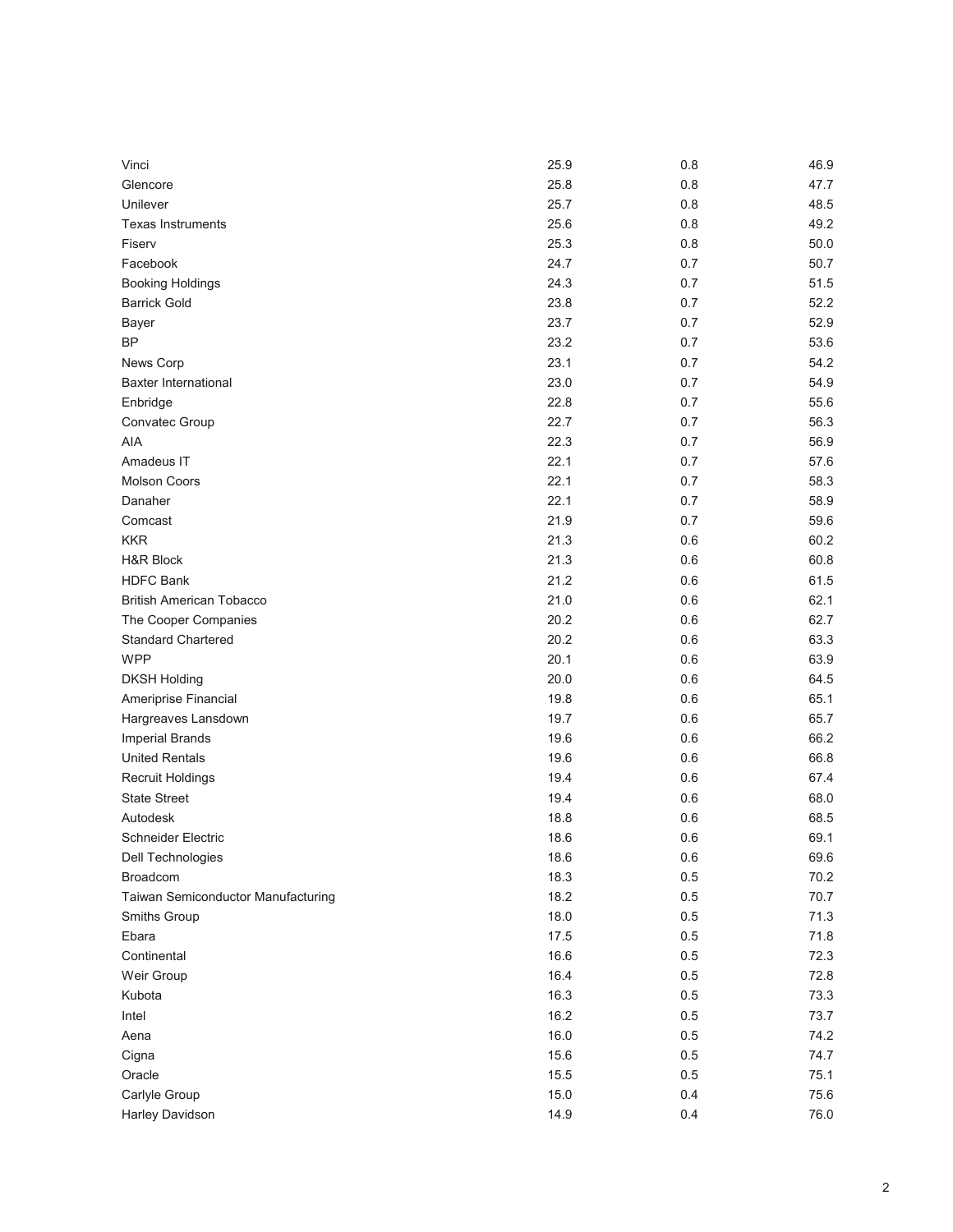| Vodafone                           | 14.6    | 0.4 | 76.5 |
|------------------------------------|---------|-----|------|
| Kingfisher                         | 14.0    | 0.4 | 76.9 |
| Santen Pharmaceutical              | 13.9    | 0.4 | 77.3 |
| Qorvo                              | 13.8    | 0.4 | 77.7 |
| <b>Global Payments</b>             | 13.7    | 0.4 | 78.1 |
| Cisco Systems                      | 13.6    | 0.4 | 78.5 |
| Western Union                      | 13.4    | 0.4 | 78.9 |
| Whirlpool                          | 13.3    | 0.4 | 79.3 |
| Flex                               | 13.2    | 0.4 | 79.7 |
| <b>Skyworks Solution</b>           | 13.2    | 0.4 | 80.1 |
| Lithia Motors                      | 12.9    | 0.4 | 80.5 |
| <b>Liberty Global</b>              | 12.8    | 0.4 | 80.9 |
| Sonic Healthcare                   | 12.8    | 0.4 | 81.3 |
| <b>NRG Energy</b>                  | 12.7    | 0.4 | 81.6 |
| Ashtead                            | 12.6    | 0.4 | 82.0 |
| Dexcom                             | 12.6    | 0.4 | 82.4 |
| ServiceNow                         | 12.3    | 0.4 | 82.7 |
| Aercap                             | 12.3    | 0.4 | 83.1 |
| Admiral                            | 12.1    | 0.4 | 83.5 |
| Glanbia                            | 12.0    | 0.4 | 83.8 |
| Nvidia                             | 12.0    | 0.4 | 84.2 |
| <b>Lincoln National</b>            | 11.5    | 0.3 | 84.5 |
| Nippon Television                  | 11.4    | 0.3 | 84.9 |
| Ebay                               | 11.1    | 0.3 | 85.2 |
| Nutrien                            | 11.1    | 0.3 | 85.5 |
| TP ICAP                            | 11.1    | 0.3 | 85.9 |
| <b>TS Tech</b>                     | 10.3    | 0.3 | 86.2 |
| Intercontinental Exchange          | 10.3    | 0.3 | 86.5 |
| <b>ITC</b>                         | 10.1    | 0.3 | 86.8 |
| Square                             | 10.0    | 0.3 | 87.1 |
| Berkshire Hathaway                 | 10.0    | 0.3 | 87.4 |
| Atlassian                          | 9.8     | 0.3 | 87.7 |
| Western Digital                    | 9.7     | 0.3 | 87.9 |
| <b>Reliance Industries</b>         | 9.7     | 0.3 | 88.2 |
| Andritz                            | 9.6     | 0.3 | 88.5 |
| Adient                             | 9.5     | 0.3 | 88.8 |
| Kyndryl                            | 9.5     | 0.3 | 89.1 |
| Progressive                        | 9.4     | 0.3 | 89.4 |
| Zoetis                             | 9.3     | 0.3 | 89.6 |
| Hanesbrands                        | 9.0     | 0.3 | 89.9 |
| <b>Edwards Lifesciences</b>        | 9.0     | 0.3 | 90.2 |
| Kato Sangyo                        | 8.5     | 0.3 | 90.4 |
| <b>SEA</b>                         | 8.1     | 0.2 | 90.7 |
| <b>Housing Development Finance</b> | 8.1     | 0.2 | 90.9 |
| <b>ASML</b>                        | 8.0     | 0.2 | 91.1 |
| Qurate Retail                      | 8.0     | 0.2 | 91.4 |
| Snowflake                          | $7.5\,$ | 0.2 | 91.6 |
| Heineken                           | 7.4     | 0.2 | 91.8 |
| Infosys                            | $7.3$   | 0.2 | 92.0 |